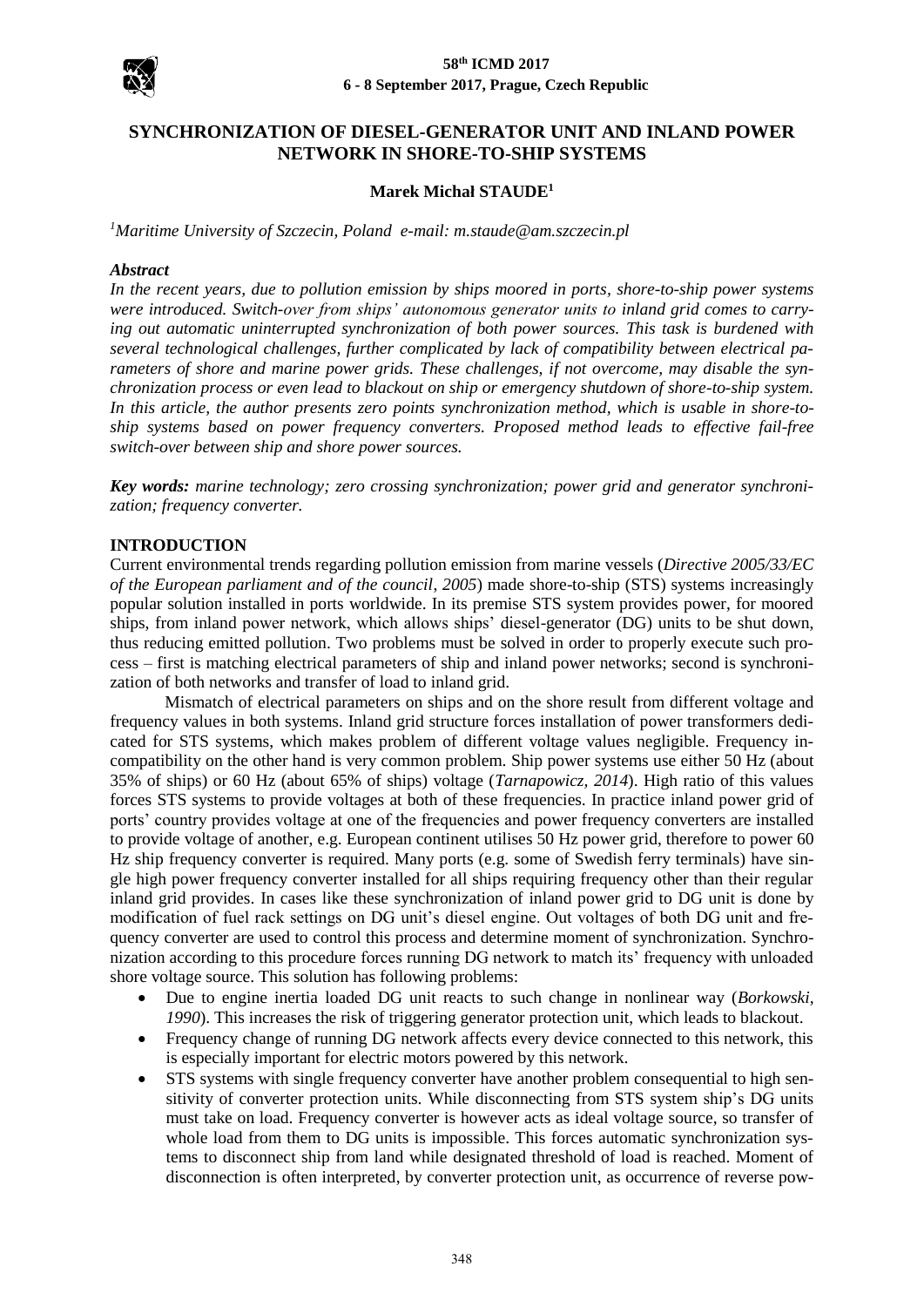

er. This can lead to emergency shutdown of whole STS system, effectively creating blackout for all ships connected to it.

Solution to above problems is possible with different topology of STS system. Instead of single high power frequency converter multiple converters with smaller power output are used, one for each moored ship (*Borkowski & Tarnapowicz, 2014*). Implementation of this solution makes it possible to independently control output voltage of each converter, therefore inland network can be synchronized to ships' running network of DG units. While synchronized with ship's power network frequency converter will force its' parameters on DG units, because frequency converter behaves as ideal controlled voltage source. This predetermines use of synchronization method allowing fast correction of converter settings. Nowadays phase locked loop (PLL) method has been widely adopted for this purpose (*Tarnapowicz, 2013*). Method presented in this article, based on detection of DG unit's output voltage waveform crossing zeros, is an alternative to PLL method.

# **MATERIALS AND METHODS**

Proposed method of synchronization relies on equalization of voltage waveform zero crossing time for both DG units and frequency converter being synchronized. Alternating current is a sine wave, therefore two zero crossings occur in one period, as presented in Fig. 1. Detection of these crossings comes to finding moments of sign change of voltage waveform. Time intervals between crossings are equal to length of half period of sine wave, thus voltage frequency can be calculated by equation (1)

$$
f = \frac{1}{2t} \tag{1}
$$

where f is frequency (Hz) and t is time between transitions (s).



**Fig. 1** One period of sine wave with marked zero crossings

Block for detection of zeros crossings is connected to STS system as presented in fig. 2.



**Fig. 2** STS system with block for detection of zero crossings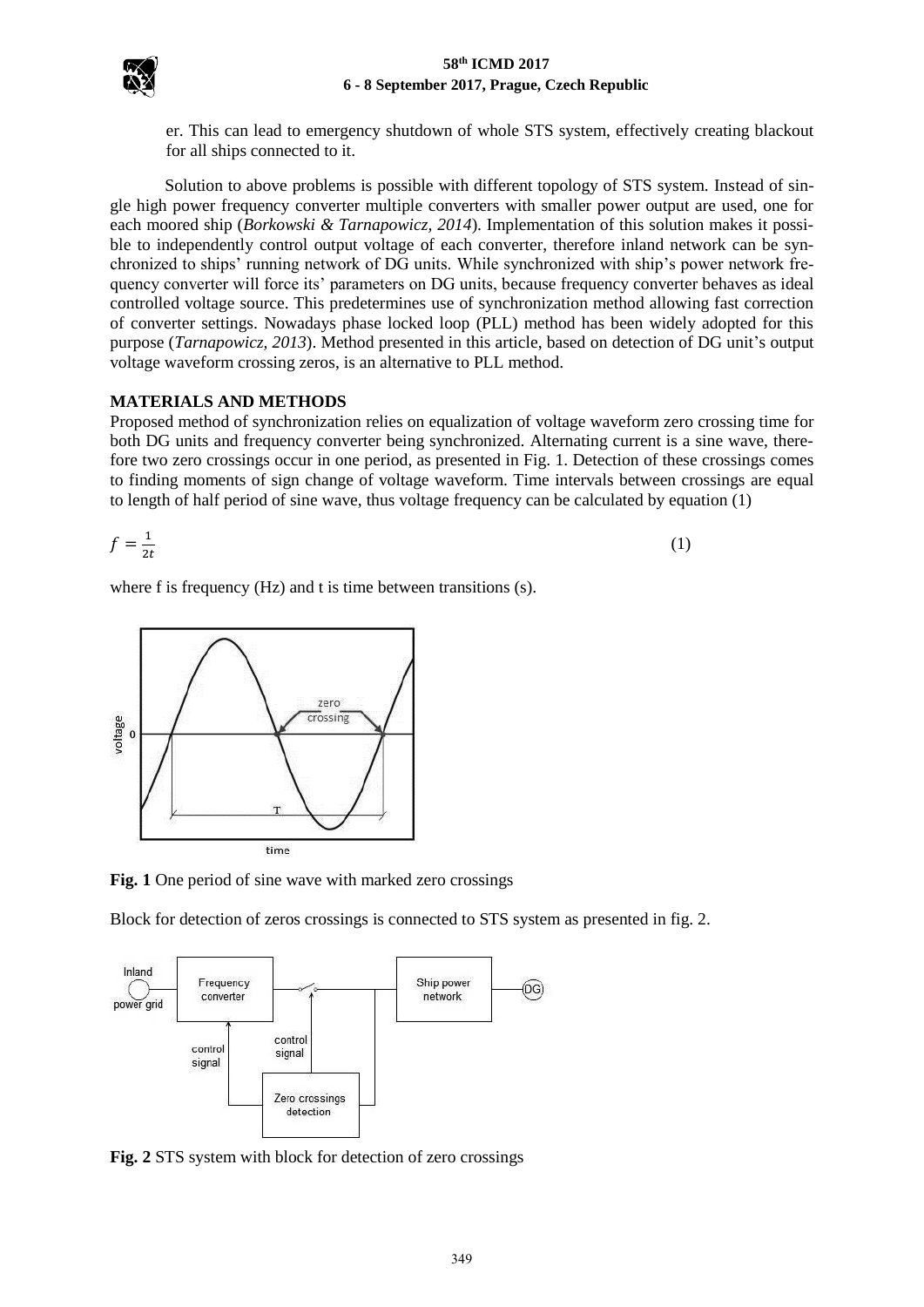

# **58th ICMD 2017 6 - 8 September 2017, Prague, Czech Republic**

Detection block measures voltage in ship's power network and, when waveform's crossing of zero is detected, enables frequency converter in STS system and closes switch connecting both power networks. To prevent loss of synchronization, when DG unit's frequency fluctuations occur during load changes, zero crossings are measured constantly and adequate control signals for frequency converter are send. To increase precision of the method zero crossings are detected twice during each period – for both down and up slopes of sine wave.

# **RESULTS AND DISCUSSION**

A simulation analysis of the synchronization of STS system's frequency converter and ship's DG units was performed with use of MATLAB-SIMULINK package. Following algorithm has been used for detection of waveforms crossing zeros:

- voltage signal is sampled at high frequency
- current sign is found by checking if value of the most recent sample is greater than zero
- current sign is compared with sign from the previous sample
- if signs differ crossing through zero occurred

In real-life cases digital signal processor would handle the high frequency sampling. To eliminate false data, coming from noises or lost samples, algorithm would test frame of samples (e.g. five most recent samples) and determine sign based on majority result.

Results of simulation are presented in fig. 3. Adjustment of frequency converter are seen at each zero crossing, with first synchronization occurring at 0,01 second.



**Fig. 3** Voltage outputs of ship's DG units (above) and STS frequency converter (below)

Difference between ship's DG voltage and STS voltage output is presented in fig. 4. After first synchronization measured differences mostly consist of the voltage distortions typical for frequency converter output. All distortions are in the same range as analogous measurements for PLL synchronization method, therefore distortion levels for both method are basically identical.